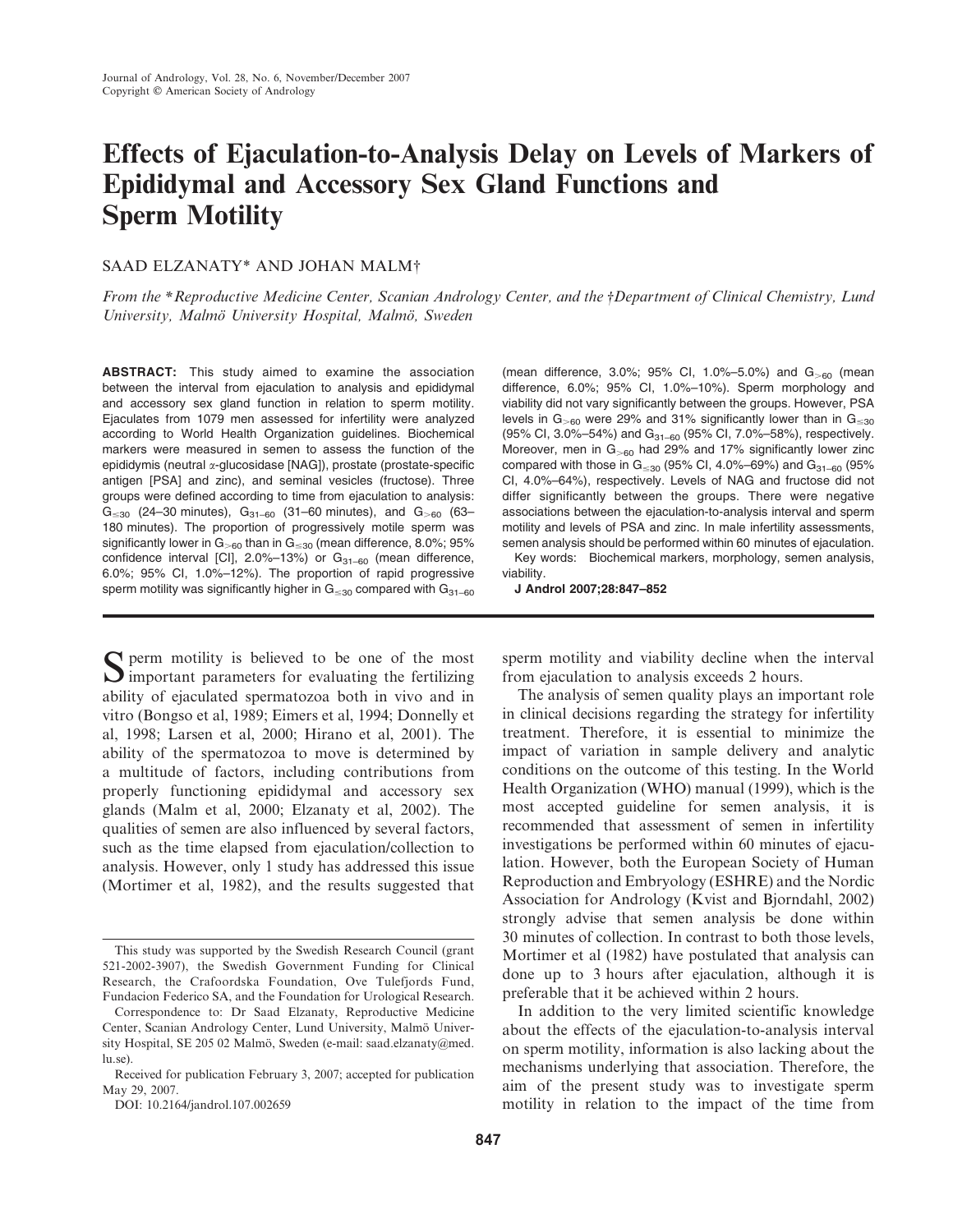ejaculation to analysis on markers of the functions of the epididymis and accessory sex glands.

# Materials and Methods

#### **Subjects**

The study was based on semen samples obtained from 1079 consecutive nonazoospermic men undergoing infertility assessment at the Fertility Center, Malmö University Hospital, Malmö, Sweden, between October 2000 and September 2006.

#### Semen Samples

The ejaculates were obtained by masturbation after 1–30 days (median, 4 days) of sexual abstinence. Only completely collected semen samples were included. For men delivering more than 1 sample during the study period, only the first ejaculate was included in the analysis. For each semen sample, the time of delivery to the laboratory and the time of semen analysis were recorded on the semen analysis form.

#### Semen Analysis

The semen samples were allowed to liquefy at  $37^{\circ}$ C. After liquefaction, within 24–180 minutes of ejaculation, aliquots of the samples were subsequently analyzed for semen volume, sperm concentration, motility (graded as follows: a, rapid progressive motility; b, slow progressive motility; c, local motility; or d, immotility), viability, and morphology. All these tests were performed according to the WHO recommendations (1999). Semen volumes were measured by weighing the containers with and without semen using Sartorius balances (Tillquist Analysis AB, Stockholm, Sweden). Sperm concentration was assessed using positive displacement pipettes and improved Neubauer hemocytometer. Sperm morphology was assessed after Papanicolaou staning, and viability was assessed using eosin-nigrosin–stained smears using WHO criteria. The analyses of ejacuiates were performed by 3 laboratory assistants, and the interobserver coefficient of variation for motility assessment was 8.5%. This laboratory participates in an external quality control program organized by the Nordic Association of Andrology and ESHRE.

For each sample,  $450 \mu L$  of the remaining ejaculate was collected using a common air displacement pipette and then mixed with  $50 \mu L$  of benzamidine  $(0.1 \text{ M})$  to stop the biochemical processes involved in liquefaction. The mixture was centrifuged for 20 minutes at 4500  $\times$  g, and the seminal plasma was decanted and stored at  $-20^{\circ}$ C until analyzed for neutral a-glucosidase (NAG) activity and concentrations of prostate-specific antigen (PSA), zinc, and fructose.

#### Biochemical Markers

Biochemical markers of function were assessed for the epididymis (NAG), prostate (PSA and zinc), and seminal vesicles (fructose) as previously described (Elzanaty et al, 2002). NAG was analyzed by first measuring total  $\alpha$ glucosidase activity using an Episcreen kit (Fertipro, Beernem, Belgium) according to the instructions of the manufacturer and thereafter estimating the NAG activity by use of the table included in the kit. The concentrations of PSA, zinc, and fructose in seminal plasma were determined using a PROSTA-TUS kit (Wallac Oy, Turku, Finland), a colorimetric method (Makino et al, 1982), and a spectrophotographic technique (essentially as described by Wetterauer and Heite, 1976), respectively.

#### Background Characteristics

The subjects included in the present study were 20–64 years of age (median, 34 years). Ninety-five percent of the samples were analyzed within 24–60 minutes of ejaculation, and 5% were analyzed within 63–180 minutes. After subtracting the volume of semen required for routine analysis, only 915 of the neat samples contained a sufficient amount of semen for analysis of biochemical markers. Moreover, the biomarkers PSA, zinc, and fructose were analyzed first, and thereafter only 504 of the 915 samples contained enough semen for analysis of NAG. The proportions of semen samples delivered in different seasons were as follows: 24.4% in spring (March–May), 19.1% in summer (June–August), 29.3% in autumn (September–November), and 27.2% in winter (December–February). Samples found to have high viscoelasticity ( $n = 60$ ) were excluded from the analyses.

#### Statistical Methods

Statistical analysis was performed using SPSS 11.0 software (SPSS Inc, Chicago, Ill). The normal distribution of residuals was determined using normal probability plots, after which logarithmic transformations of total activity of NAG and total amounts of PSA, zinc, and fructose were done to ascertain the normal distribution of residuals. The remaining data were not transformed. The subjects were divided into 3 groups according to the interval from ejaculation to analysis:  $G_{\leq 30}$ (24–30 minutes),  $G_{31-60}$  (31–60 minutes), and  $G_{>60}$  (63– 180 minutes). Linear regression analysis models were applied to investigate the effects of the ejaculation-to-analysis interval on sperm motility, viability, and morphology and on amounts of NAG, PSA, zinc, and fructose. As potential confounding factors, we considered the age of the donors (years), the length of sexual abstinence (number of consecutive days), and the season of semen collection (spring [March–May], summer [June–August], autumn [September–November], and winter [December–February]). P values below .05 were considered statistically significant.

## **Results**

Table 1 summarizes the descriptive statistics for the following characteristics: age of the donor; abstinence time; semen volume; sperm concentration, total count, motility, morphology, and viability; and biochemical markers. Among the samples with an interval from ejaculation to analysis exceeding 60 minutes, 8 samples were produced at home and delivered to the laboratory after 60 minutes of collection, whereas the remaining 53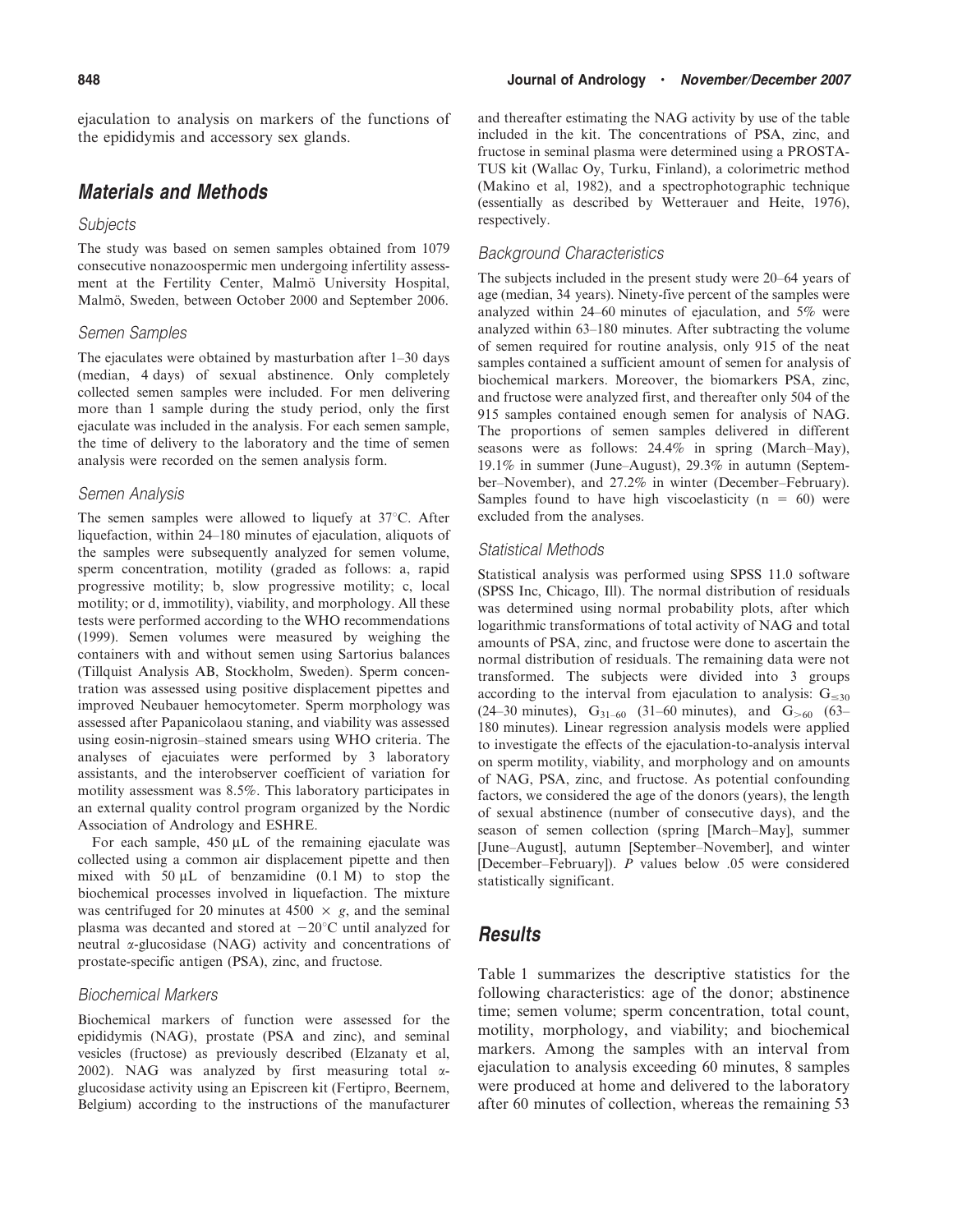Elzanaty and Malm · Postejaculation Time and Sperm Motility **Election Contract Contract Contract Contract Contract** 

|  |  |  |  |  | Table 1. Distribution of data on samples from the 3 study groups* |
|--|--|--|--|--|-------------------------------------------------------------------|
|--|--|--|--|--|-------------------------------------------------------------------|

|                                                | $\mathsf{G}_{\leq 30}$ | $G_{31-60}$       | $\mathsf{G}_{>60}$ |
|------------------------------------------------|------------------------|-------------------|--------------------|
| Variables                                      | $n = 337$              | $n = 681$         | $n = 61$           |
| Age of donors $(y)$                            | $33(20-58)$            | 34 (20-64)        | $35(23 - 57)$      |
| Abstinence time (d)                            | $4.0(1.0-21)$          | $4.0(1.0-30)$     | $4.0(1.0-30)$      |
| Time from ejaculation to analysis (min)        | $30(24 - 30)$          | $45(31 - 60)$     | 70 (63-180)        |
| Semen volume (mL)                              | $4.0(1.0-14)$          | $4.0(1.0-13)$     | $4.0(0.4-13)$      |
| Sperm concentration (10 <sup>6</sup> /mL)      | 45 (0.3-370)           | 48 (0-568)        | $51(0.1 - 360)$    |
| Total sperm count (10 <sup>6</sup> /ejaculate) | 170 (1.0-2400)         | 179 (0-2730)      | 159 (0.4-1730)     |
| Rapid progressive motility (%)                 | $17(0 - 72)$           | $14(0 - 78)$      | $10(0-63)$         |
| Slow progressive motility (%)                  | $28(2.0-67)$           | $30(0 - 78)$      | $24(0-60)$         |
| Progressive motility (%)                       | $51(17 - 79)$          | $50(0-92)$        | $46(0 - 85)$       |
| Local motility (%)                             | $16(2.0-43)$           | $17(0 - 53)$      | $16(0-47)$         |
| Immotility (%)                                 | $32(2.0-92)$           | $32(1.0-100)$     | 41 (1.0–100)       |
| Normal forms (%)                               | $5.0(0-18)$            | $5.0(0-20)$       | $5.0(0-16)$        |
| Viability (%) <sup>+</sup>                     | $60(8.0 - 79)$         | $55(0.4 - 85)$    | 56 (8.0–73)        |
| <b>Biochemical markers</b>                     | $n = 285$              | $n = 583$         | $n = 47$           |
| NAG (mU/ejaculate)‡                            | $29(6.0 - 106)$        | 29 (4.0-107)      | 29 (10-56)         |
| PSA (µg/ejaculate)                             | 3600 (320-1650)        | 3460 (160-19 140) | 2683 (240-22 810)  |
| Zinc (umol/ejaculate)                          | $7.0(0-32)$            | $7.0(0.2 - 57)$   | $5.0(0.03 - 48)$   |
| Fructose (umol/ejaculate)                      | 59 (0.3-470)           | 55 (0-277)        | 46 (2.0-140)       |

\* Values are presented as median (range). NAG indicates neutral a-glucosidase; PSA, prostate-specific antigen.

 $\pm$  A total of 118 samples were analyzed for viability: 35 in G<sub> $\leq$ 30</sub>, 74 in G<sub>31–60</sub>, and 9 in G<sub> $>$ 60</sub>.

 $\ddagger$  A total of 504 samples were analyzed for NAG: 180 in G $_{\leq 30}$ , 312 in G<sub>31–60</sub>, and 12 in G $_{>60}$ .

samples were collected at the clinic but kept in the incubator for more than 60 minutes because of technical reasons.

## Markers of Epididymal and Accessory Sex Gland Function

#### Sperm Motility, Morphology, and Viability

The proportion of rapid progressive sperm motility (grade a) was significantly higher in the  $G_{\leq 30}$  compared with  $G_{31-60}$  (mean difference, 3.0%; 95% confidence interval [CI],  $1.0\% - 5.0\%$ ;  $P = .01$ ) and  $G_{>60}$  (mean difference, 6.0%; 95% CI, 1.0%–10%;  $P = .02$ ), but there was no significant difference between the  $G_{31-60}$ and  $G_{\geq 60}$  samples. The proportion of progressive motility (grades  $a + b$ ) was significantly lower in  $G_{\geq 60}$ compared with  $G_{\leq 30}$  (mean difference, 8.0%; 95% CI, 2.0%–13%;  $P = .01$ ) and G<sub>31–60</sub> (mean difference, 6.0%; 95% CI, 1.0%-12%;  $P = .02$ ), whereas there was no significant difference between  $G_{\leq 30}$  and  $G_{31-60}$ . The proportion of immotile spermatozoa (grade d) was significantly higher in  $G_{\geq 60}$  compared with  $G_{\leq 30}$  (mean difference, 8.0%; 95% CI, 3.0%–13%;  $P = .004$ ) and  $G_{31-60}$  (mean difference, 8.0%; 95% CI, 3.0%–13%; P = .003), although there was no significant difference between  $G_{\leq 30}$  and  $G_{31-60}$ . Furthermore, the proportions of spermatozoa exhibiting slow progressive motility (grade b) and local motility (grade c) did not differ significantly between groups (Table 2); nor did the proportions of morphologically normal and viable cells (Table 2).

PSA levels in the  $G_{\geq 60}$  were 29% and 31% significantly lower than those found in the  $G_{\leq 30}$  (95% CI, 3.0%– 54%) and  $G_{31-60}$  (95% CI, 7.0%–58%) samples, respectively. Also, the zinc levels in  $G_{\geq 60}$  were 29% and 17% significantly lower than those in  $G_{\leq 30}$  (95% CI, 4.0%–69%) and  $G_{31-60}$  (95% CI, 4.0%–64%), respectively. There were no significant differences between  $G_{\leq 30}$  and  $G_{31-60}$  with regard to levels of PSA and zinc. Markers of epididymal function (NAG) and seminal vesicle performance (fructose) did not differ significantly among groups (Table 3).

## Discussion

Semen samples from 1079 men assessed for infertility were analyzed in the present study, and the results show that the motility of spermatozoa and the levels of markers of prostate function (PSA and zinc) were significantly lower 1 hour after collection of the samples as compared with 30 or fewer or 31– 60 minutes after collection. On the other hand, the ejaculation-to-analysis interval had no apparent impact on sperm morphology or viability or on the markers of epididymal and seminal vesicle function (NAG and fructose).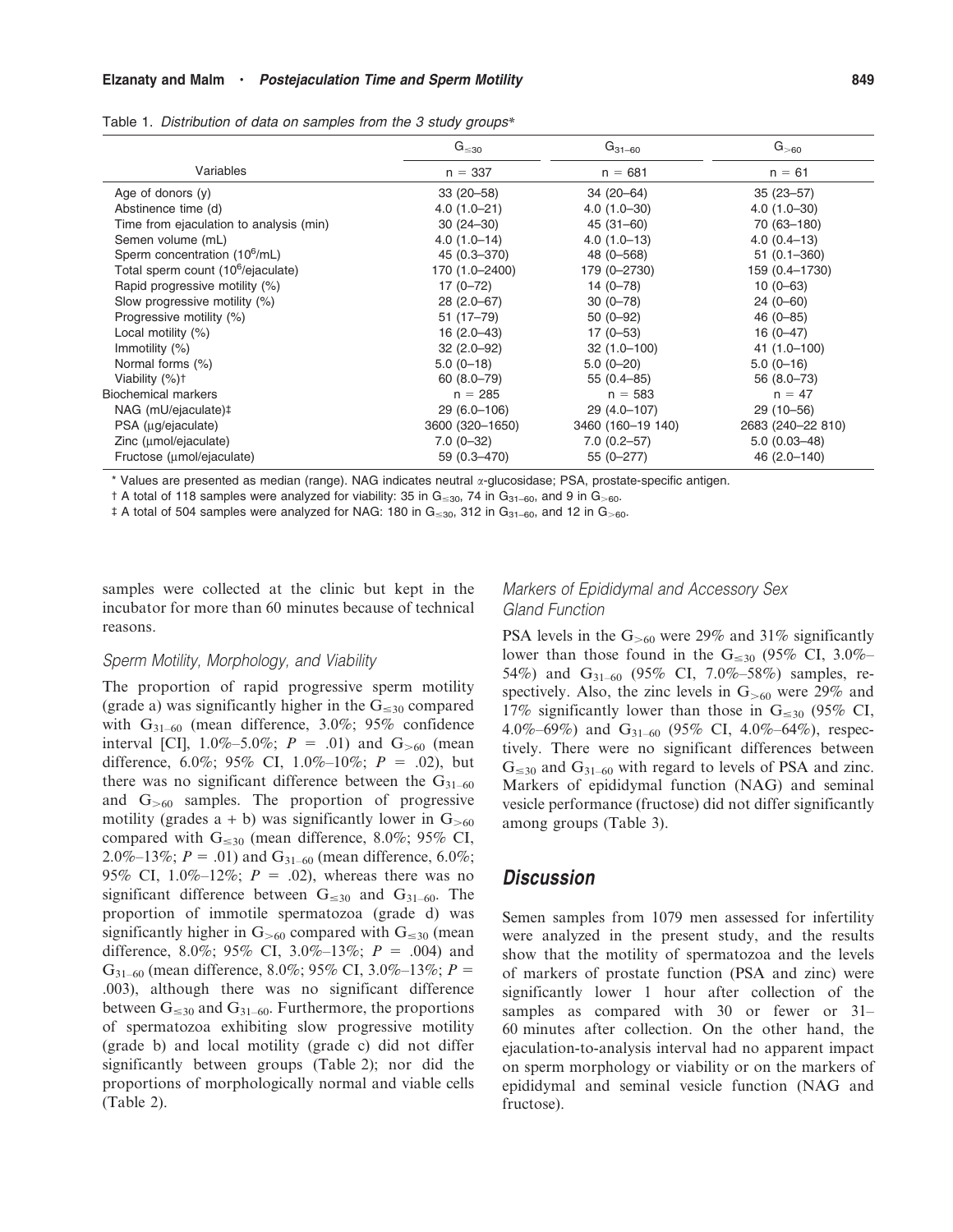|                                | $G_{\leq 30}$          | $G_{31-60}$ | $G_{>60}$   |  |
|--------------------------------|------------------------|-------------|-------------|--|
| Variables                      | $n = 337$              | $n = 681$   | $n = 61$    |  |
| Rapid progressive motility (%) | $21(17)$ <sup>‡§</sup> | $18(16)$ ‡  | $15(15)\$   |  |
| Slow progressive motility (%)  | 29(14)                 | $30(15)$ ‡  | 26(16)      |  |
| Progressive motility (%)       | 49 (20) \$             | 48 (20) II  | 41 (21) SII |  |
| Local motility (%)             | 17(8.0)                | 18(8.0)     | 16(9.0)     |  |
| Immotility $(\%)$              | $34(19)$ §             | 34 (20)     | 43 (24) \$1 |  |
| Normal forms (%)               | 6.0(4.0)               | 5.0(4.0)    | 5.0(4.0)    |  |
| Viability (%) <sup>+</sup>     | 55 (17)                | 54 (18)     | 53 (24)     |  |

Table 2. Association between ejaculation-to-analysis interval and sperm motility, morphology, and viability analyzed in semen from 1079 men assessed for infertility\*

\* Values are presented as mean (SD); linear regression models were used for analysis, and adjustment was done for age of the semen donor, length of sexual abstinence, and season of collection (spring [March–May], summer [June–August], autumn [September–November], and winter [December–February]).

 $\uparrow$  A total of 118 samples were analyzed for viability: 35 in G  $\leq$  30, 74 in G<sub>31–60</sub>, and 9 in G<sub>>60</sub>.

 $\ddagger$  Significant difference between G $_{\leq 30}$  and G<sub>31–60</sub>.

§ Significant difference between  $G_{\leq 30}$  and  $G_{\geq 60}$ .

 $\parallel$  Significant difference between G<sub>31–60</sub> and G<sub>>60</sub>.

Sperm motility is considered to be one of the most important factors predicting the fertilizing ability of ejaculated spermatozoa both in vivo and in vitro (Bongso et al, 1989; Eimers et al, 1994; Donnelly et al, 1998). Notably, an earlier study indicated that a delay of up to 3 hours after ejaculation to the time to analysis had no significant adverse effect on the mobility of spermatozoa (Mortimer et al, 1982), whereas we observed significantly lower sperm movement when analysis was performed more than 1 hour after collection of semen samples.

Furthermore, during spermatogenesis, the locomotor apparatus of the spermatozoa is formed and becomes functional (Mohri and Ishjima, 1989), and considerable amounts of zinc are incorporated into the spermatids (Parizek et al, 1966). It has also been observed that the spermatozoa liberated from the rete testis and caput epididymis show only sluggish, nonprogressive movement (Cooper, 1986). The capacity for progressive motility is gained solely during maturation of the spermatozoa as they are transported through the epididymis (Haidl et al, 1994). In the course of that journey, the zinc content of the sperm is reduced by approximately 60% (Kaminska et al, 1987), which leads to the increased stabilization of the outer dense fiber (ODF) proteins that is induced when sulfhydryl groups are oxidized to form disulfide bridges (Calvin et al, 1973). In our study, prolonging the time from ejaculation to analysis to more than 1 hour was associated with significantly lower levels of zinc in the semen samples. A plausible explanation for that observation is that the binding of zinc to spermatozoa was augmented with increasing time from ejaculation to analysis, resulting in greater flexibility of the ODF proteins and consequently diminished motility of the spermatozoa. Perhaps future studies will confirm this assumption and, if so, they might also explain why the incorporation of zinc increases with time from ejaculation.

PSA is considered to be the primary proteolytic enzyme in seminal plasma, and it has been shown that

Table 3. Association between ejaculation-to-analysis interval and markers of function of the epididymis (neutral  $\alpha$ -glucosidase [NAG]), prostate (prostate-specific antigen [PSA] and zinc), and seminal vesicles (fructose) measured in semen from 915 men assessed for infertility\*

|                                 | $G_{\leq 30}$ | $G_{31-60}$  | $G_{>60}$     |
|---------------------------------|---------------|--------------|---------------|
| Variables                       | $n = 285$     | $n = 583$    | $n = 47$      |
| NAG (mU/ejaculate) <sup>†</sup> | 29(2.0)       | 28(2.0)      | 27(2.0)       |
| PSA (µg/ejaculate)              | $3350(2.0)$ ‡ | $3400(2.0)\$ | 2600 (2.0) ‡§ |
| Zinc (umol/ejaculate)           | $7.0(2.0)$ ‡  | $6.0(2.0)$ § | $5.0(3.0)$ ‡§ |
| Fructose (umol/ejaculate)       | 54(2.0)       | 52(2.0)      | 43(2.0)       |

\* Values represent geometric means (SD); linear regression models were used for analysis, and the data were adjusted for age of the donor, length of sexual abstinence, and season of collection (spring [March–May], summer [June–August], autumn [September–November], and winter [December–February]).

 $\uparrow$  A total of 504 samples analyzed for NAG: 180 in G $_{\leq 30}$ , 312 in G<sub>31–60</sub>, and 12 in G $_{>60}$ .

 $\ddagger$  Significant difference between G $_{\leq 30}$  and G $_{>60}$ .

§ Significant difference between  $G_{31-60}$  and  $G_{>60}$ .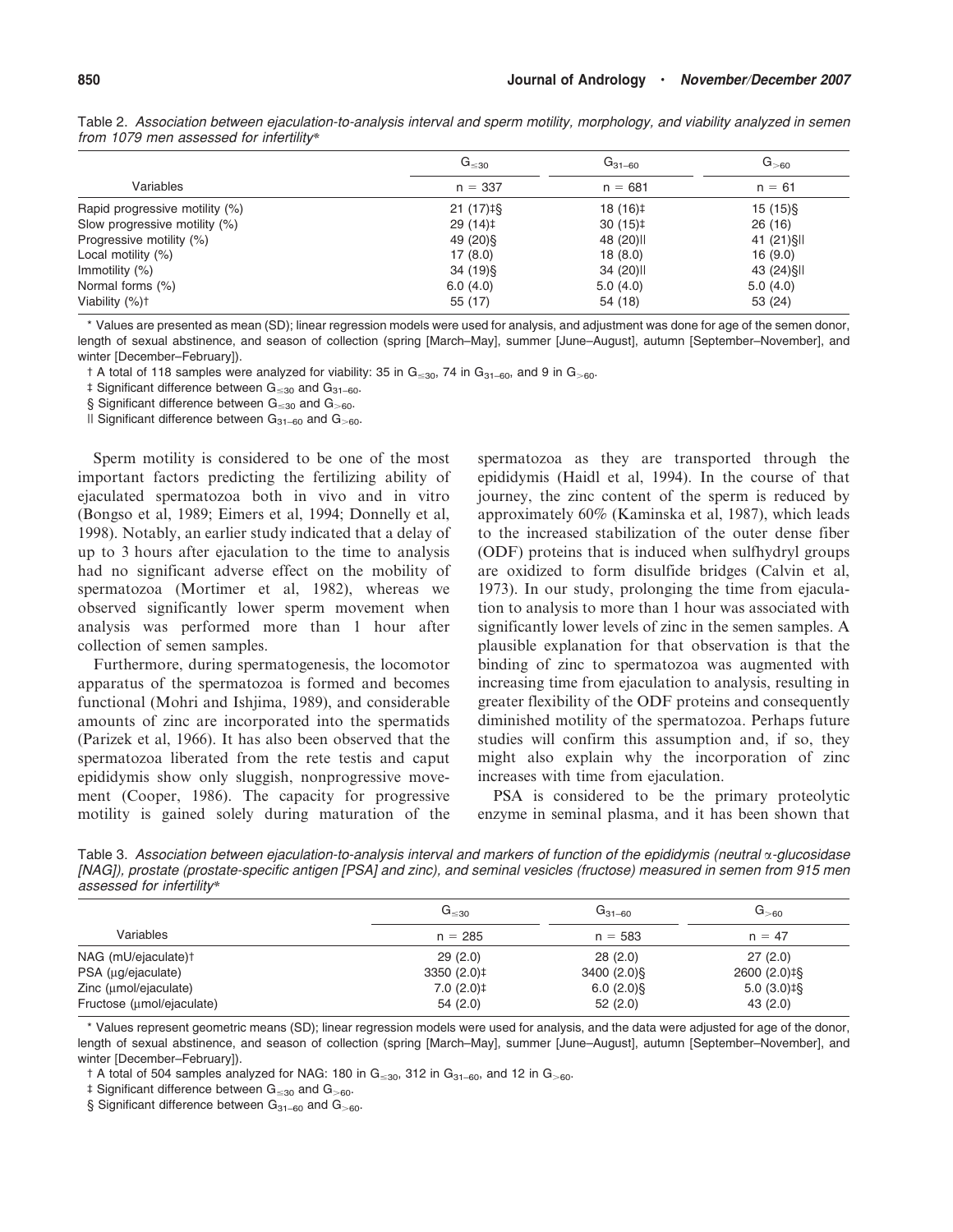this protein degrades the 2 major components of the semen coagulum (semenogelins I and II [SgI and II]; Lilja et al, 1989) into lower molecular weight fragments (Lilja, 1985; Robert and Gagnon, 1996) and thereby facilitates free movement of the spermatozoa (Malm et al, 2000). In the current study, we found that the levels of PSA decreased as the ejaculation-to-analysis time increased to more than 1 hour, which might be at least partially attributable to a modification in the antigenic epitopes. The biochemical mechanism behind such an alteration is not known, although it does seem to be of practical importance considering the time-related drop in PSA.

The fructose present in seminal plasma is believed to be the main source of energy for sperm metabolism and motility in vitro (Mann, 1964). Therefore, it is reasonable to assume that an increased interval between ejaculation and analysis will be associated with a decline in the levels of fructose. However, that notion is not supported by our results, possibly because there are other sources of energy present in seminal plasma, including glucose, which has been reported to constitute almost half of the sugar consumed by spermatozoa (Martikainen et al, 1980).

The morphologic development of spermatozoa is decisive for the motility of these gametes (Bedford, 1979). We found no significant difference in sperm morphology between the groups of semen samples investigated in our study, which agrees with earlier results reported by Mortimer and colleagues (1982). However, in contrast to the findings of Mortimer et al, we did not observe any effect of the time from ejaculation to analysis on the proportion of viable spermatozoa.

Our observations have obvious practical implications. Semen analysis is the cornerstone in male infertility assessment, and the information provided by such evaluation serves as a basis for the diagnosis and treatment of infertile men. Therefore, it is highly important to standardize semen investigation procedures to include shortening of the interval from collection to analysis of ejaculates, because that will improve the possibility of comparing the results of repeated analyses. Our study strongly suggests that investigation of semen be done within 60 minutes of ejaculation.

Our findings may also have therapeutic value. That conclusion is made in light of a study showing that intrauterine insemination performed with spermatozoa from semen samples processed more than 60 minutes after ejaculation resulted in no pregnancy, whereas the use of spermatozoa from semen processed within 30 and 60 minutes of ejaculation led to pregnancy rates of 29% and 13%, respectively (Yavas et al, 2004).

In conclusion, we found lower sperm motility with ejaculation-to-analysis time of more than 1 hour, and that finding was supported by measurements of PSA and zinc as markers of prostatic function. Further studies are needed to ascertain whether there is a connection between those 2 observations. In contrast, the interval from ejaculation to analysis had no apparent effect on sperm morphology or viability or on the markers of epididymal and seminal vesicle function (NAG and fructose). Our results also clearly indicate that semen analysis as a part of male infertility assessment should be done no longer than 1 hour after ejaculation.

# Acknowledgments

We thank Ewa Askerlund, Cecilia Tingsmark, and Susanne Lundin for technical assistance.

## References

- Bedford JM. Evaluation of the sperm maturation and sperm storage functions of the epididymis. In: Fawcett DW & Bedford JM, eds. The Spermatozoon. Baltimore, Md: Urban and Schwarzenberg; 1979:7–21.
- Bongso TA, Ng SC, Mok H, Lim MN, Teo HL, Wong PC, Ratnam SS. Effect of sperm motility on human in vitro fertilization. Arch Androl. 1989;22:185–190.
- Calvin HI, Yu CC, Bedford JM. Effects of epididymal maturation, zinc (II) and copper (II) on the reactive sulfhydryl content of structural elements in rat spermatozoa. Exp Cell Res. 1973;81: 333–341.
- Cooper TG. The Epididymis, Sperm Maturation and Fertilization. Berlin, Germany: Spinger-Verlag; 1986.
- Donnelly ET, Lewis SEM, McNally JA, Thompson W. In vitro fertilization and pregnancy rates: the influence of sperm motility and morphology on IVF outcome. Fertil Steril. 1998;70:305–314.
- Eimers JM, Te Velde ER, Gerritse R, Vogelzang ET, Looman CW, Habbema JD. The prediction of the chance to conceive in subfertile couples. Fertil Steril. 1994;61:44–52.
- Elzanaty S, Richthoff J, Malm J, Giwercman A. The impact of epididymal and accessory sex gland function on sperm motility. Hum Reprod. 2002;17:2904–2911.
- Haidl G, Badura B, Schill WB. Function of human epididymal spermatozoa. J Androl. 1994;15:23S–27S.
- Hirano Y, Shibahara H, Obara H, Suzuki T, Takamizawa S, Yamaguchi C, Tsunoda H, Sato I. Relationships between sperm motility characteristics assessed by the computer-aided sperm analysis (CASA) and fertilization rates in Vitro. J Assist Reprod Gene. 2001;18:213-218.
- Kaminska B, Rozewicka L, Dominiak B, Mielnicka M, Mikulska D. Zinc content in epididymal spermatozoa of metoclopramidetreated rats. Andrologia. 1987;19:677–683.
- Kvist U, & Bjorndahl L, eds. ESHRE Monographs: Manual on Basic Semen Analysis. Oxford, United Kingdom: Oxford University Press; 2002:1–24.
- Larsen L, Scheike T, Jensen TK, Bonde JP, Ernst E, Hjollund NH, Zhou Y, Skakkebæk NE, Giwercman A. Computer-assisted semen analysis parameters as predictors for fertility of men from the general population. Hum Reprod. 2000;15:1562–1567.